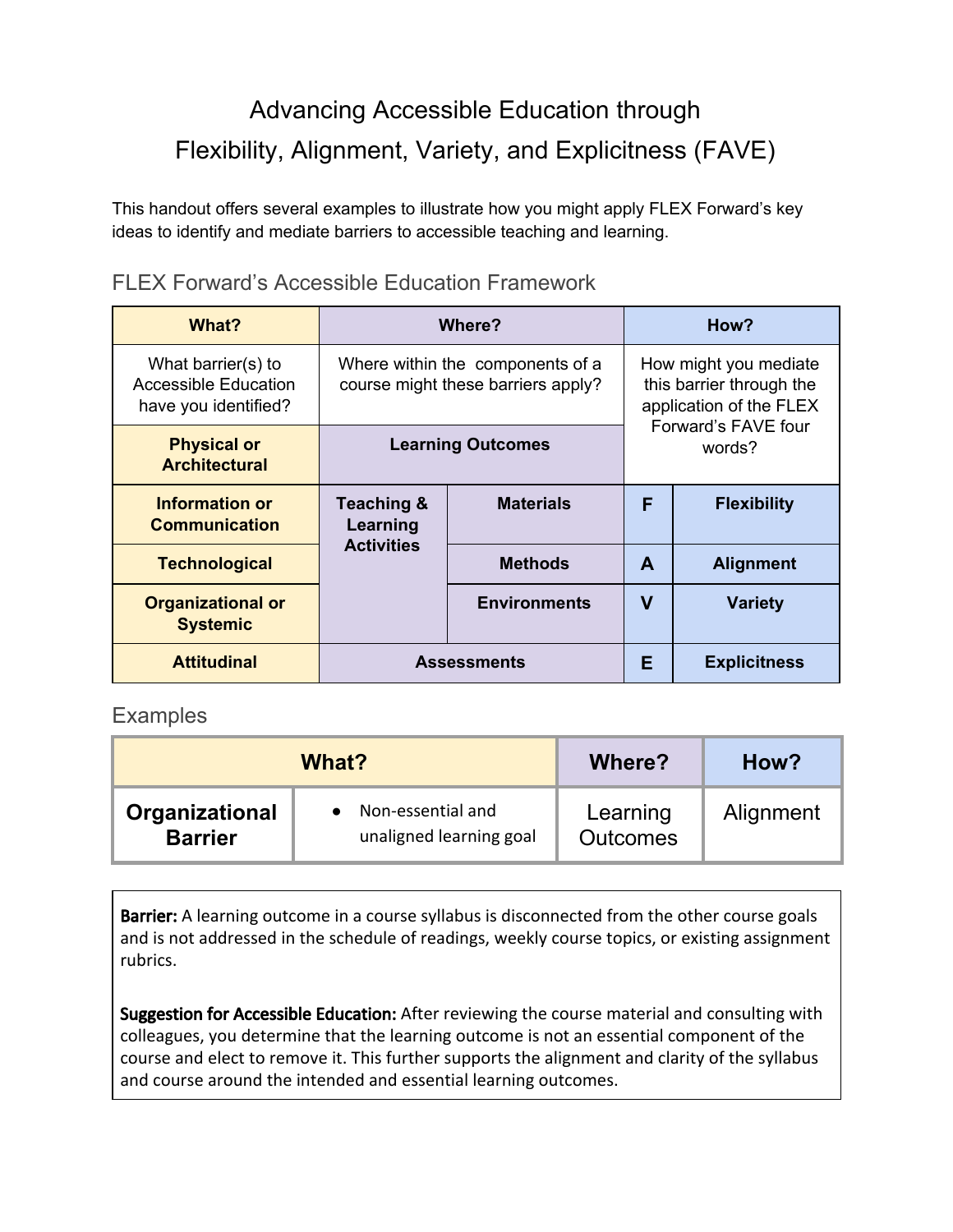| What?                            |                                                                                                                                                  | Where?                                                    | How?        |
|----------------------------------|--------------------------------------------------------------------------------------------------------------------------------------------------|-----------------------------------------------------------|-------------|
| Organizational<br><b>Barrier</b> | Large class size                                                                                                                                 | Teaching and                                              | Variety     |
| Architectural<br><b>Barrier</b>  | Lecture hall with 600<br>$\bullet$<br>seats - difficult to hear,<br>see, and participate in<br>class discussion                                  | Learning<br><b>Activities</b><br>(Materials &<br>Methods) | Flexibility |
| Communication<br><b>Barrier</b>  | Standard participation<br>$\bullet$<br>option of raising hands<br>and speaking orally is<br>challenging for many,<br>especially given class size |                                                           |             |

Suggestions for Accessible Education: [Listen to Dr. Catherine Anderson](https://youtu.be/NrB1wjSDc3E) describe how she uses technology to provide varied and flexible ways for students to participate in a large class.

| What?                                |                                                                                                                                                                 | Where?                                        | How?                             |
|--------------------------------------|-----------------------------------------------------------------------------------------------------------------------------------------------------------------|-----------------------------------------------|----------------------------------|
| Organizational<br><b>Barrier</b>     | Sequencing of courses in<br>the department leaves<br>essential skills untaught                                                                                  | Teaching and<br>Learning                      | <b>Explicitness</b><br>Alignment |
| <b>Information</b><br><b>Barrier</b> | Students are not provided<br>$\bullet$<br>with a definition, related<br>learning materials, or<br>referrals to relevant<br>resources on campus                  | <b>Activities</b><br>(Materials &<br>Methods) |                                  |
| <b>Attitudinal</b><br><b>Barrier</b> | Believing is is exclusively<br>the student's<br>responsibility to learn<br>academic skills<br>Assuming no instructor<br>$\bullet$<br>role in skills instruction |                                               |                                  |